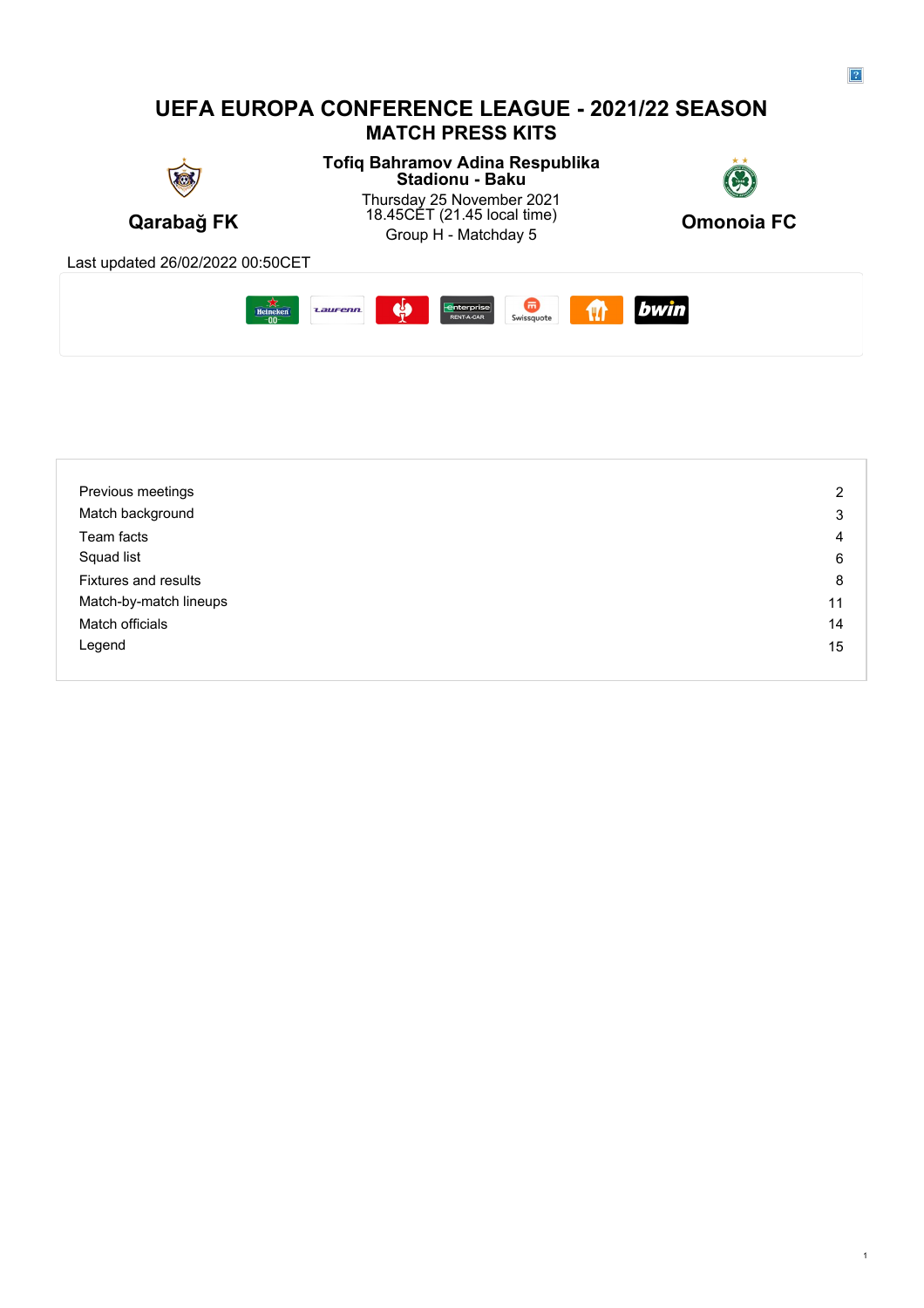# **Previous meetings**

## **Head to Head**

## **UEFA Europa Conference League**

| <b>Date</b> | <b>Stage</b> | Match                   | <b>Result</b> | <b>Venue</b> | <b>Goalscorers</b>                                               |
|-------------|--------------|-------------------------|---------------|--------------|------------------------------------------------------------------|
| 30/09/2021  | KO-PO        | Omonoia FC - Qarabağ FK | -4            | Nicosia      | Lecjaks 40; Kady 52,<br>$90+4$ , Sheydaev 73,<br>Medvedev 79 (P) |

|                                                                | Home                                          | Away |  | Final |  | <b>Total</b> |  |  |  |  |  |  |
|----------------------------------------------------------------|-----------------------------------------------|------|--|-------|--|--------------|--|--|--|--|--|--|
|                                                                | Pid W D L Pid W D L Pid W D L Pid W D L GF GA |      |  |       |  |              |  |  |  |  |  |  |
| Qarabağ FK                                                     | 000001100000001100141                         |      |  |       |  |              |  |  |  |  |  |  |
| Omonoia FC                                                     | 10010100000000010011                          |      |  |       |  |              |  |  |  |  |  |  |
| Osnaka X. Elf. . Baaand wanays aluka fusin ammamantal aayyahuy |                                               |      |  |       |  |              |  |  |  |  |  |  |

**Qarabağ FK - Record versus clubs from opponents' country**

## **UEFA Europa Conference League**

| <b>Date</b> | <b>Stage</b> | Match                              | <b>Result</b>         | <b>Venue</b> | <b>Goalscorers</b>                       |
|-------------|--------------|------------------------------------|-----------------------|--------------|------------------------------------------|
| 12/08/2021  | KO-PO        | Qarabağ FK - AEL Limassol FC       | $1 - 0$<br>agg: $2-1$ | <b>Baku</b>  | Kady 87                                  |
| 05/08/2021  |              | KO-PO AEL Limassol FC - Qarabağ FK |                       | Larnaca      | $\text{Séepović }69$ (P);<br>Zoubir 90+3 |

## **UEFA Europa League**

| <b>Date</b> | <b>Stage</b> | <b>Match</b>                 | <b>Result</b> | Venue   | <b>Goalscorers</b>                                                |
|-------------|--------------|------------------------------|---------------|---------|-------------------------------------------------------------------|
| 07/11/2019  | GS           | <b>APOEL FC - Qarabağ FK</b> | $2 - 1$       | Nicosia | Lucas Souza 59, N.<br>loannou 88;<br>Medvedev 10                  |
| 24/10/2019  | GS           | Qarabağ FK - APOEL FC        | $2 - 2$       | Baku    | Dani Quintana 13,<br>Ailton 58; Medvedev<br>29 (og), Hallenius 45 |

## **UEFA Champions League**

| <b>Date</b> | <b>Stage</b> | <b>Match</b>          | <b>Result</b>            | <b>Venue</b> | <b>Goalscorers</b>                  |
|-------------|--------------|-----------------------|--------------------------|--------------|-------------------------------------|
| 13/08/2019  | QR3          | Qarabağ FK - APOEL FC | $0 - 2$<br>agg: 2-3      | <b>Baku</b>  | De Vincenti 34 (P),<br>Matich 68    |
| 06/08/2019  | QR3          | APOEL FC - Qarabağ FK | $\overline{\phantom{a}}$ | Nicosia      | Merkis 90+5; Emreli<br>54, Gueye 69 |

# **Omonoia FC - Record versus clubs from opponents' country**

Omonoia FC have not played against a club from their opponents' country

|            | Home |  |  | Away                   |  |  |  | <b>Final</b> |  |  |  | <b>Total</b> |  |  |  |  |                                               |  |
|------------|------|--|--|------------------------|--|--|--|--------------|--|--|--|--------------|--|--|--|--|-----------------------------------------------|--|
|            |      |  |  |                        |  |  |  |              |  |  |  |              |  |  |  |  | PId W D L PId W D L PId W D L PId W D L GF GA |  |
| Qarabağ FK |      |  |  |                        |  |  |  |              |  |  |  |              |  |  |  |  | 3 1 1 1 1 4 2 1 1 0 0 0 0 7 3 2 2 10 9        |  |
| Omonoia FC |      |  |  | 1001100000000001001114 |  |  |  |              |  |  |  |              |  |  |  |  |                                               |  |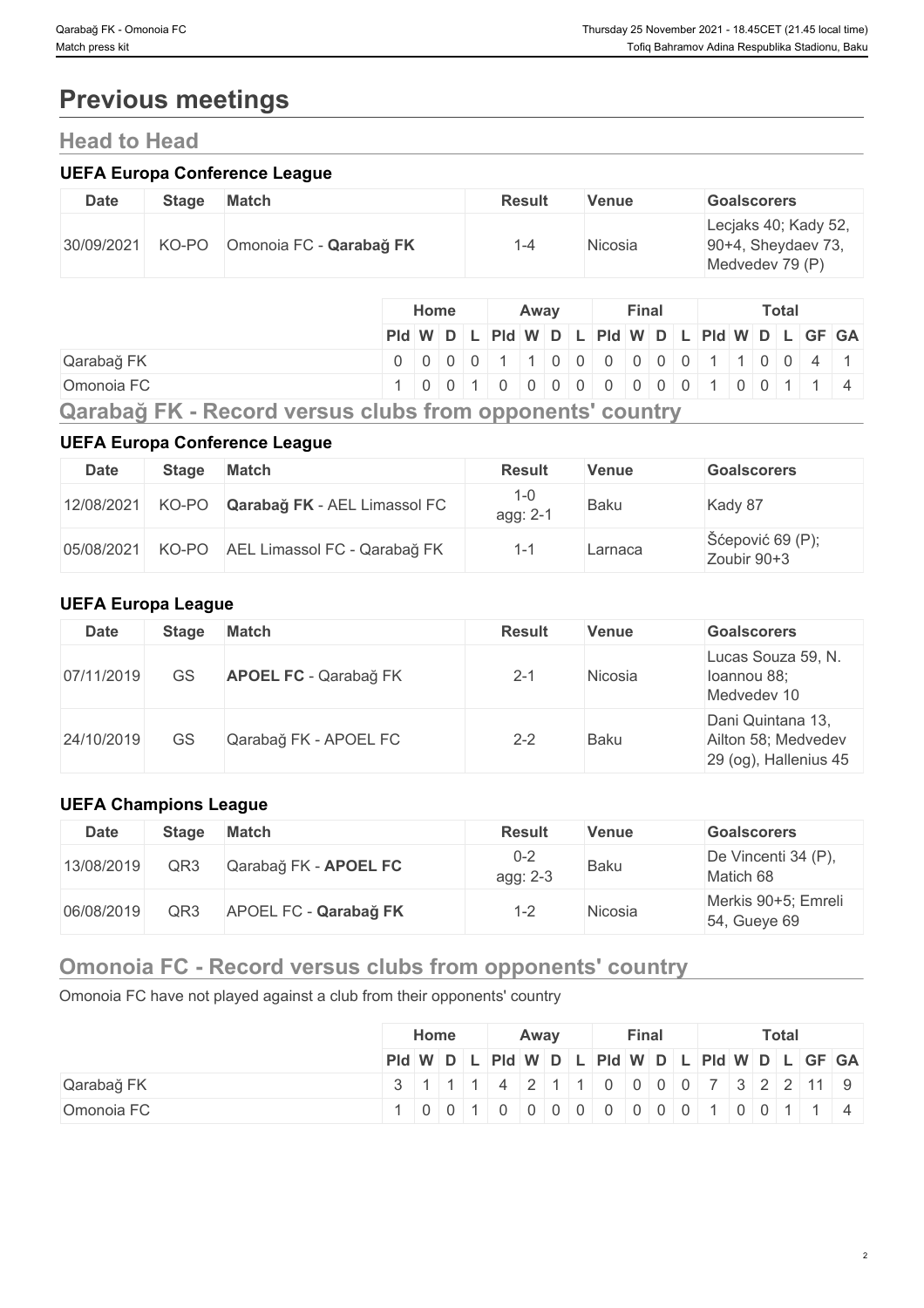# **Match background**

It is celebration time for Qarabağ, who have secured a place in the knockout phase of a European club competition for the first time, though they will be keen to consolidate their position at the top of UEFA Europa Conference League Thursday 25 November 2021 - 18.45CET (21.45 local time)<br>
Match press kit<br>
Match background<br>
It is celebration time for Qarabağ, who have secured a place in the knockout phase of a European club competition for<br>
the first t involvement beyond the group stage. Thunday BK. Omorais FC.<br> **Match background**<br> **Match background**<br> **Match background**<br>
It is edebration time for Qarabag, who have secured a place in the knockout phase of a European club competition for<br>
It is edebration ti

• Qarabağ did the double over Kairat Almaty on Matchdays 3 and 4, winning both games 2-1, to move to the top of the standings, two points above Basel, and clinch a top-two berth. Omonoia held Basel 1-1 at home last time out but it was insufficient to keep alive their qualification hopes following a 3-1 defeat in Switzerland a fortnight earlier.

• Qarabağ will secure top spot in the group – and a place in the round of 16 – if they defeat Omonoia and Basel fail to win away at Kairat in the group's other Matchday 5 fixture.

#### **Previous meetings**

• Omonoia's first UEFA encounter with opposition from Azerbaijan, in Nicosia on Matchday 2, proved ill-starred as midfielder Kady sandwiching strikes from Ramil Sheydaev and Maksim Medvedev (penalty).

• Qarabağ took on Omonoia's Nicosia rivals APOEL four times in 2019/20. They lost their UEFA Champions League third qualifying round tie 3-2 on aggregate after a 0-2 second-leg defeat in Baku, then drew at home (2-2) and lost away (1-2) to the same opponents in the group stage of the UEFA Europa League.

• Qarabağ also faced another Cypriot club, AEL Limassol, in this season's UEFA Europa Conference League third qualifying round, drawing 1-1 in Larnaca with an added-time equaliser from Abdellah Zoubir and winning 1-0 at home with an 87th-minute decider from Kady.

## **Form guide**

## **Qarabağ**

• Although their seven-year reign as champions of Azerbaijan ended last season, a two-point deficit on Neftçi leaving them as runners-up, Qarabağ are appearing in a European group stage for the eighth season in a row – all under long-serving coach Gurban Gurbanov.

• Qarabağ came unbeaten through three UEFA Europa Conference League ties in the summer, beating Ashdod (0-0 h, 1-0 a), AEL and, in their eighth successful European play-off tie in a row, Aberdeen (1-0 h, 3-1 a). As in each of the past four seasons, Qarabağ are the only team from Azerbaijan still featuring in Europe during the autumn, but this is the first time they have extended their involvement beyond the winter. (We can be caused in the case of the case of the case of the case of the case of a strike from the stress African methods with the stress African methods with the stress Matchester Christmas and the case of a strike from d

• Although they are unbeaten and have conceded just one goal in their five European encounters in Baku this season Hüseynov, was their first win in 15 home UEFA group games, with nine defeats during that sequence.

#### **Omonoia**

• Omonoia are the reigning champions of Cyprus, winning their 21st league title last term, when they also returned to Europe after a three-season absence and competed in a group stage for the first time, finishing bottom of their UEFA Europa League section behind PSV Eindhoven, Granada and PAOK with four points.

• Henning Berg's side lost their opening European tie this season, against Dinamo Zagreb in the second qualifying Cour H viel in the three states velocity as they host hitely according to the unit of the UEFA Champions (Cour H viel in the UEFA Champions League (0,2 a, 0,2 a, 0,2 a, 0,2 a, 0,2 a, 0,2 a, 0,2 a, 0,2 a, 0,2 a, 0,2 a, 0,2 successive UEFA Europa League qualifiers. They beat Flora Tallinn on spot kicks (1-0 h, 1-2 a) but lost by the same method in their play-off against Antwerp (4-2 h, 0-2 a), which meant a further transfer to the UEFA Europa Conference League group stage. **htrickrona strike responses and the consequence of the 10 minimization of the penalty spot and the penalty spot and the acceleration consequence of the 10 minimization consequence after a Data acceleration consequence at** 

• Omonoia have failed to win any of their last nine European away matches (D2 L7), although the goalless draw at Kairat on Matchday 1 ended a run of five successive defeats outside Cyprus.

#### **Links and trivia**

• Qarabağ midfielder Gara Garayev made his 100th appearance in UEFA club competition on Matchday 1, but the Azerbaijan international, an ever-present starter in this group stage, is still awaiting his first European goal.

• Qarabağ skipper Medvedev scored the winner for Azerbaijan in a 1-0 victory away to Cyprus in the UEFA Nations League on 8 September 2020. He also scored at both ends of the pitch in the UEFA Europa League group games against APOEL two seasons ago.

Qarabağ in this season's third qualifying round tie.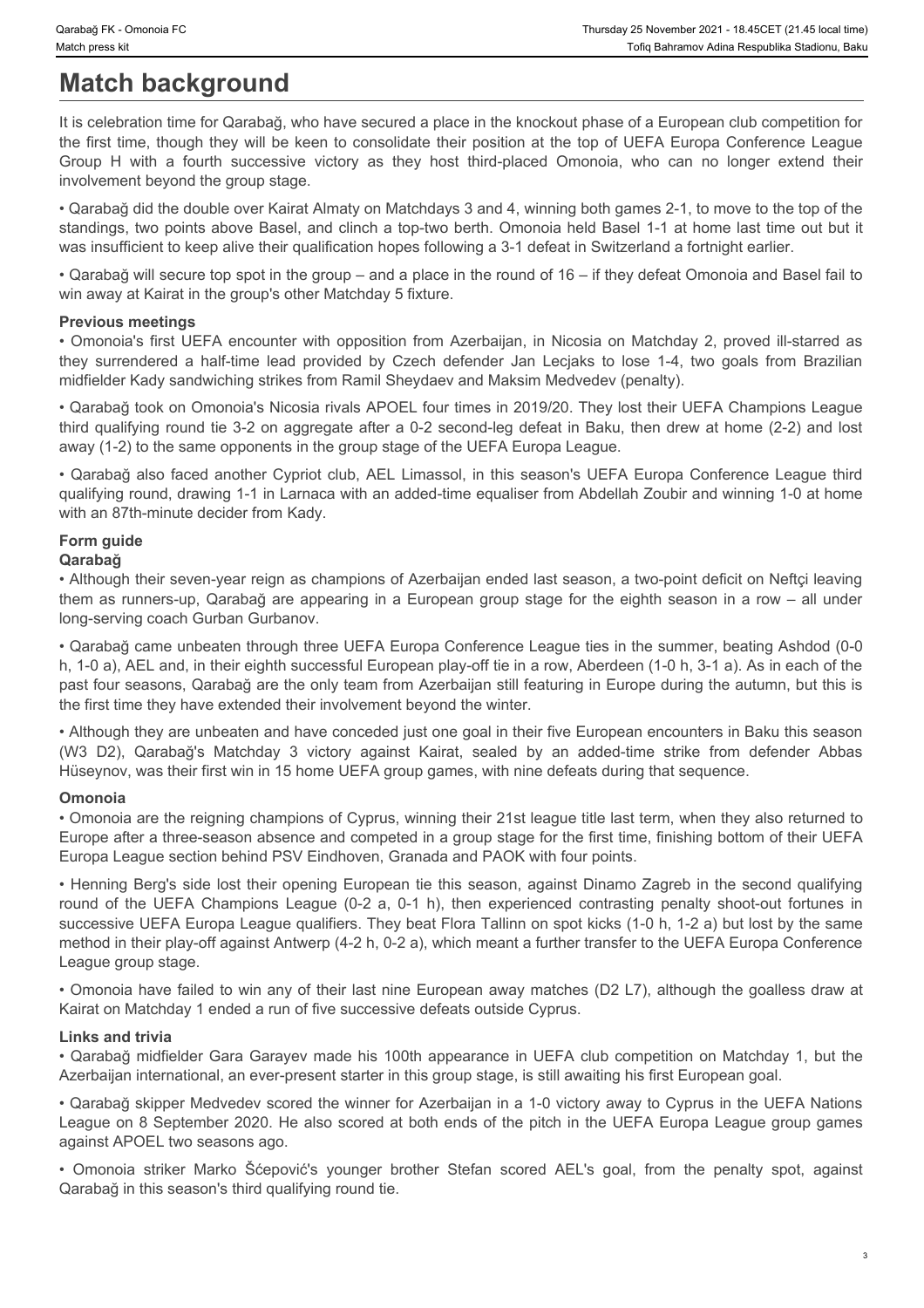# **Team facts**

**Qarabağ FK Formed:** 1951 **Nickname:** Atlılar (The Horsemen) **UEFA club competition honours (runners-up in brackets)** • None **blue** and **blue** and **blue** and **blue** and **blue** and **blue** and **blue** and **blue** and **blue** and **blue** and **blue** and **blue** and **blue** and **blue** and **blue** and **blue** and **blue** and **blue** and **blue** and **blue Domestic honours (most recent triumph in brackets)** League title: 8 (2020) Azerbaijani Cup: 6 (2017) **Ten-year European record 2020/21: UEFA Europea League group stage (having transferred from UEFA Champions League third qualifying<br>1940 Methanine: Atlidar (The Horsemen)<br><b>2020/21: UEFA Chapter (Horsemen)**<br>UEFA Chapter (1951<br>1970 Metallo: 8 (2020)<br> round) **2019/20:** Concretis FC<br>**2019/20: UEFA Europea League group stage (having transferred from UEFA Champions League third qualifying<br>Dambagi FK<br>DEFA club competition honours (runners-up in brackets)<br>
1 - None<br>
1 - None<br>
1 - N** round) **2018/19: Chronos EC Deadles Constrant Constrant Constrant Constrant Constrant Constrant Constrant Constrant Constrant Constrant Constrant Constrant Constrant Constrant Constrant Constrant Constrant Constrant Constrant Con** round) **2017/18:** UEFA Champions League group stage **2018/17: 2016/17: <sup>20</sup> 2016/2016 Properties Constant Constant Constant Constant Constant Constant Constant Constant Constant Constant Constant Constant Constant Constant Constant Constant Constant Constant Constant Cons** round) **2016/2017:** Controls ITC<br>**2021 Account Controls Controls Controls Controls Controls Controls Controls Controls Controls Controls Controls Controls Controls Controls Controls Controls Controls Controls Controls Controls Co** round) **2016/15:** UEFA Europea League group stage (having transferred from UEFA Champions League third qualifying<br>**2014/15:** UEFA Champions (funners-up in brackets)<br>**Domestic honours (more transferred from the stage (having trans** round) **2013/14:** UEFA Europea League play-offs **2012/13:** did not take part in UEFA competition **2011/12:** UEFA Europea League third qualifying round **Records UEFA club competition** • Biggest home win **5-0:** Qarabağ v Samtredia 11/07/17, UEFA Champions League second qualifying round second leg • Biggest away win **0-4:** Banga v Qarabağ 30/06/11, UEFA Europa League first qualifying round first leg • Heaviest home defeat **1-6:** Qarabağ v Sporting CP

29/11/18, UEFA Europa League group stage

• Heaviest away defeat **6-0:** three times, most recently v Chelsea 12/09/17, UEFA Champions League group stage

#### **UEFA Europa Conference League**

• Biggest home win **2-1:** Qarabağ v Kairat Almaty 21/10/21, group stage **1-0** twice, most recently v Aberdeen 19/08/21, play-off first leg

• Biggest away win **1-4:** Omonoia v Qarabağ 30/09/21, group stage

• Heaviest home defeat N/A

• Heaviest away defeat N/A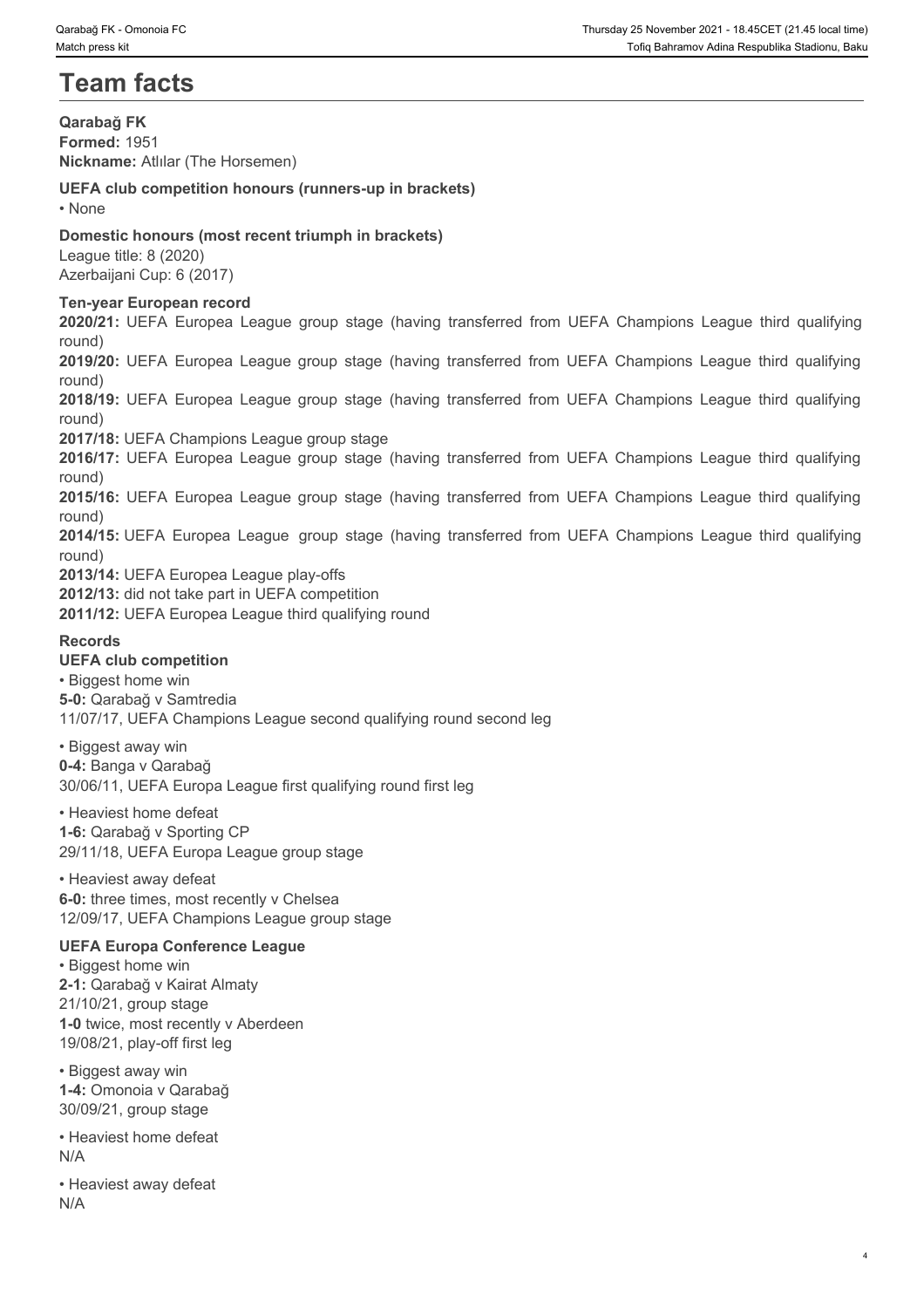**AC Omonoia Formed:** 1948 **Nickname:** The Greens, The Clover

#### **UEFA club competition honours**

• None **but the contract of the contract of the contract of the contract of the contract of the contract of the contract of the contract of the contract of the contract of the contract of the contract of the contract of th** 

#### **Domestic honours (most recent triumph in brackets)**

League title: 21 (2021) Cypriot Cup: 14 (2012)

## **Ten-year European record**

**2020/21:** UEFA Europa League group stage (having transferred from UEFA Champions League play-offs) **2019/20:** did not take part in UEFA competition **2018/19:** did not take part in UEFA competition **2017/18:** did not take part in UEFA competition **2016/17:** UEFA Europa League second qualifying round **2015/16:** UEFA Europa League third qualifying round **2014/15:** UEFA Europa League play-offs **2013/14:** UEFA Europa League second qualifying round **2012/13:** UEFA Europa League third qualifying round **2011/12:** UEFA Europa League play-offs

## **Records**

#### **UEFA club competition**

• Biggest home win **6-1:** Omonoia v Differdange 03/10/79, European Champion Clubs' Cup first round second leg **5-0:** Omonoia v Rabat Ajax 02/10/85, European Champion Clubs' Cup first round second leg

• Biggest away win **0-5:** Rabat Ajax v Omonoia 18/09/85, European Champion Clubs' Cup first round first leg

## • Heaviest home defeat

**0-4:** Omonoia v Bayern München 26/10/72, European Champion Clubs' Cup second round second leg

• Heaviest away defeat **10-0:** Ajax v Omonoia 24/10/79, European Champion Clubs' Cup second round first leg

## **UEFA Europa Conference League**

• Biggest home win N/A

• Biggest away win N/A

• Heaviest home defeat **1-4:** Omonoia v Qarabağ 30/09/21, group stage

• Heaviest away defeat **3-1:** Basel v Omonoia 21/10/21, group stage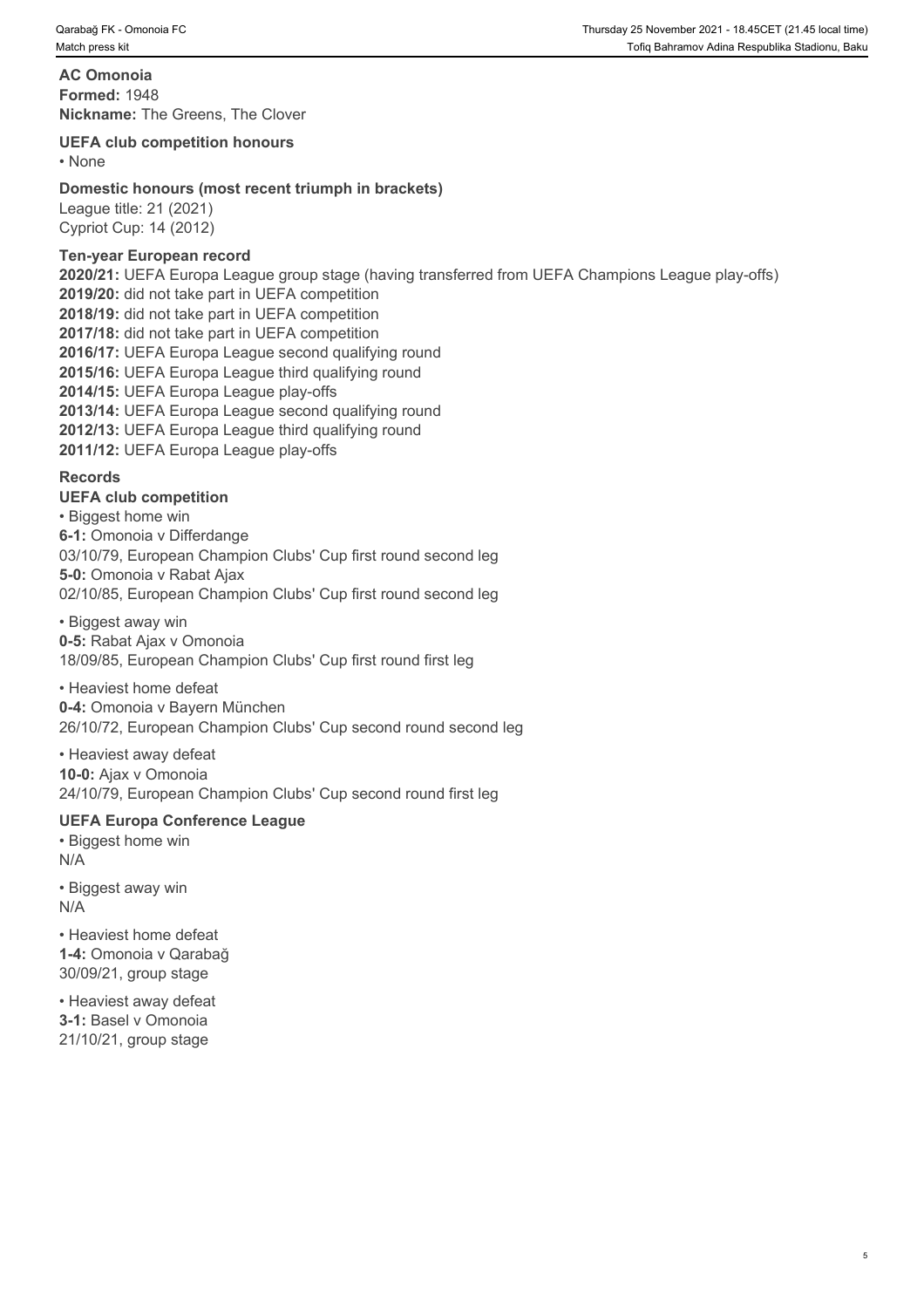# **Squad list**

## **Qarabağ FK**

|                            |      |                                               |       |                          |                                         |                          | <b>Current season</b>              |                |                  |                      |                          |                          | <b>All-time</b>     |                                                                                   |
|----------------------------|------|-----------------------------------------------|-------|--------------------------|-----------------------------------------|--------------------------|------------------------------------|----------------|------------------|----------------------|--------------------------|--------------------------|---------------------|-----------------------------------------------------------------------------------|
|                            |      |                                               |       |                          |                                         |                          | QUAL   UECL   League   UECL   UEFA |                |                  |                      |                          |                          |                     |                                                                                   |
| No. Player                 | Nat. | <b>DoB</b>                                    | Age D |                          | Pid Gis Pid Gis Pid Gis Pid Gis Pid Gis |                          |                                    |                |                  |                      |                          |                          |                     |                                                                                   |
| <b>Goalkeepers</b>         |      |                                               |       |                          |                                         |                          |                                    |                |                  |                      |                          |                          |                     |                                                                                   |
| 1 Shakhrudin Magomedaliyev |      | AZE 12/06/1994 27                             |       | $\sim$                   | 6                                       | $\sim$                   | 4                                  |                | 5                |                      | 4                        |                          | $20 -$              |                                                                                   |
| 12 Emil Balayev            |      | AZE 17/04/1994 27                             |       |                          | $\sim$                                  | $\sim$ $\sim$            |                                    | $\sim$         | 5                | $\sim$               | $\sim$                   | $\sim$                   | $2$ -               |                                                                                   |
| 89 Amin Ramazanov          |      | AZE 20/01/2003 18                             |       |                          |                                         |                          |                                    | $\sim$         |                  |                      |                          |                          |                     |                                                                                   |
| 94 Ayhan Arazli            |      | AZE 29/03/2001 20                             |       |                          | 1 - 1 - 1 - 1 -                         |                          |                                    | $\sim$         | $\sim$           | $\sim$               | $\sim$                   | $\sim$                   |                     |                                                                                   |
| <b>Defenders</b>           |      |                                               |       |                          |                                         |                          |                                    |                |                  |                      |                          |                          |                     |                                                                                   |
| 4 Rahil Mammadov           |      | AZE 24/11/1995 25                             |       | $\overline{\phantom{a}}$ |                                         |                          |                                    |                |                  |                      |                          |                          | $15 -$              |                                                                                   |
| 5 Maksim Medvedev          |      | AZE 29/09/1989 32                             |       | $\sim$                   | 5                                       | $\sim$                   | $\overline{4}$                     |                |                  | -1                   | 4                        |                          | $1 \mid 110 \mid 3$ |                                                                                   |
| 13 Bahlul Mustafazade      |      | AZE 27/02/1997 24                             |       |                          | $-11$                                   | $\sim$                   | $\overline{2}$                     | $\sim$         | $\overline{7}$   | $\sim$               | $\overline{2}$           |                          | $\overline{4}$      | $\sim$ $-$                                                                        |
| 24 Zamig Aliyev            |      | AZE 05/05/2001 20                             |       | $\sim$                   | $\sim$                                  | $\overline{\phantom{a}}$ | $\sim$                             |                |                  |                      |                          |                          | $\sim$              | $\sim$                                                                            |
| 29 Marko Vešović           |      | MNE 28/08/1991 30                             |       | $\sim$                   | 5                                       | $\sim$                   | $\overline{4}$                     | $\sim$         | 10               | $\blacktriangleleft$ | $\overline{4}$           | $\overline{\phantom{a}}$ | 56                  | $\overline{1}$                                                                    |
| 30 Abbas Hüseynov          |      | AZE 13/06/1995 26                             |       | $\sim$                   | 6                                       | $-1$                     | $\overline{4}$                     | $\overline{1}$ | $\overline{7}$   | $\sim$               | 4                        | -1                       | $32 \mid 2$         |                                                                                   |
| 55 Badavi Hüseynov         |      | AZE 11/07/1991 30                             |       | $\sim$                   | $\sim$                                  | $\overline{\phantom{a}}$ | $\overline{\phantom{a}}$           |                |                  |                      | $\overline{\phantom{a}}$ |                          | $66 -$              |                                                                                   |
| 81 Kevin Medina            |      | COL 09/03/1993 28                             |       | $\sim 10^{-1}$           | 6                                       | $\sim$                   | $\overline{4}$                     | $\sim$         | 9                | $\sim$               | $\overline{4}$           | $\sim$                   | $19 -$              |                                                                                   |
| 83 Nihad Guliyev           |      | $AZE$ 19/07/2001 20 - - - -                   |       |                          |                                         |                          |                                    | $\sim$         | $\sim$           | $\sim$               | $\sim$                   | $\sim$                   | $ -$                |                                                                                   |
| <b>Midfielders</b>         |      |                                               |       |                          |                                         |                          |                                    |                |                  |                      |                          |                          |                     |                                                                                   |
| 2 Gara Garayev             |      | AZE 12/10/1992 29                             |       | $\overline{\phantom{a}}$ | 6                                       |                          | 4                                  |                |                  |                      | 4                        |                          | $ 103$ -            |                                                                                   |
| 6 Patrick Andrade          |      | CPV 09/02/1993 28                             |       | $\sim$                   | 5                                       | $\overline{\phantom{a}}$ | $\overline{4}$                     |                | 8                | $\sim$               | $\overline{4}$           | $\overline{\phantom{a}}$ | 14                  | $\overline{1}$                                                                    |
| 7 Richard Almeida          |      | AZE 20/03/1989 32                             |       | $\overline{\phantom{a}}$ | $\overline{1}$                          | $\overline{\phantom{a}}$ | $\mathfrak{Z}$                     |                | 8                |                      | 3                        |                          | 83                  | - 8                                                                               |
| 10 Abdellah Zoubir         |      | FRA 05/12/1991 29                             |       | $\sim$                   | 6                                       | $\overline{2}$           | $\overline{4}$                     |                | 9                | 4                    | $\overline{4}$           |                          | 46 8                |                                                                                   |
| 11 Jaime Romero            |      | ESP 31/07/1990 31                             |       | $\sim$                   | 6                                       | $\overline{1}$           | $\vert$ 1                          |                | -1               |                      | -1                       | $\overline{\phantom{a}}$ | 27                  | - 6                                                                               |
| 17 Gaspar Panadero         |      | ESP 09/12/1997 23                             |       | $\overline{\phantom{a}}$ | $\sim$                                  | $\sim$                   | $\sim$                             |                | 4                | $\sim$               | $\overline{\phantom{a}}$ |                          |                     | $\frac{1}{2} \left( \frac{1}{2} \right) \left( \frac{1}{2} \right) = \frac{1}{2}$ |
| 18 Ismayil İbrahimli       |      | AZE 13/02/1998 23                             |       | $\sim$                   | 5                                       | $\sim$                   | $\sim$                             |                | $\boldsymbol{4}$ | $\overline{2}$       | $\sim$                   | $\overline{\phantom{a}}$ | $15 -$              |                                                                                   |
| 19 Filip Ozobić            |      | AZE 08/04/1991 30                             |       | $\overline{\phantom{a}}$ | 6                                       |                          | 3                                  |                | 10               | -5                   | 3                        |                          | 55                  | $\overline{7}$                                                                    |
| 20 Kady                    |      | BRA 02/05/1996 25                             |       | $\overline{\phantom{a}}$ | 6                                       | $\overline{2}$           | $\overline{4}$                     | $\overline{2}$ | 8                | $\mathbf{1}$         | $\overline{4}$           | $\overline{2}$           | $10 \mid 4$         |                                                                                   |
| 27 Tural Bayramov          |      | AZE 23/02/2001 20                             |       | $\sim$                   | 6                                       | $1 \mid 4$               |                                    |                | $-7$ $-$         |                      | $\overline{4}$           | $\sim$                   | $14$ 1              |                                                                                   |
| 28 Huseyn Huseynzade       |      | AZE 22/02/2000 21                             |       |                          |                                         |                          |                                    |                |                  | $\sim$               | $\sim$                   |                          | $\sim$ 10 $\sim$    |                                                                                   |
| 44 Elvin Jafarguliyev      |      | AZE 26/10/2000 21 - - - - - - - - - - - - 7 - |       |                          |                                         |                          |                                    |                |                  |                      |                          |                          |                     |                                                                                   |
| <b>Forwards</b>            |      |                                               |       |                          |                                         |                          |                                    |                |                  |                      |                          |                          |                     |                                                                                   |
| 22 Musa Gurbanli           |      | AZE 13/04/2002 19 - 3 - 1 -                   |       |                          |                                         |                          |                                    |                | 7 <sup>1</sup>   | $\overline{4}$       |                          |                          | 5                   |                                                                                   |
| 25 Ibrahima Wadji          |      | SEN 05/05/1995 26                             |       |                          | $  -   -   -   -  $                     |                          | $\overline{4}$                     | $\overline{1}$ | $5\phantom{.0}$  | $\overline{2}$       | $\overline{4}$           |                          | 5                   |                                                                                   |
| 77 Ramil Sheydaev          |      | AZE 15/03/1996 25                             |       |                          | $-6$ $-4$ 2                             |                          |                                    |                |                  | $3\overline{3}$      |                          |                          | $14$ 2              |                                                                                   |
|                            |      |                                               |       |                          |                                         |                          |                                    |                | 9                |                      | $\overline{4}$           | $\vert 2 \vert$          |                     |                                                                                   |
| Coach                      |      |                                               |       |                          |                                         |                          |                                    |                |                  |                      |                          |                          |                     |                                                                                   |
| - Gurban Gurbanov          |      | AZE 13/04/1972 49 - 6 - 4 - - - 4 - 121 -     |       |                          |                                         |                          |                                    |                |                  |                      |                          |                          |                     |                                                                                   |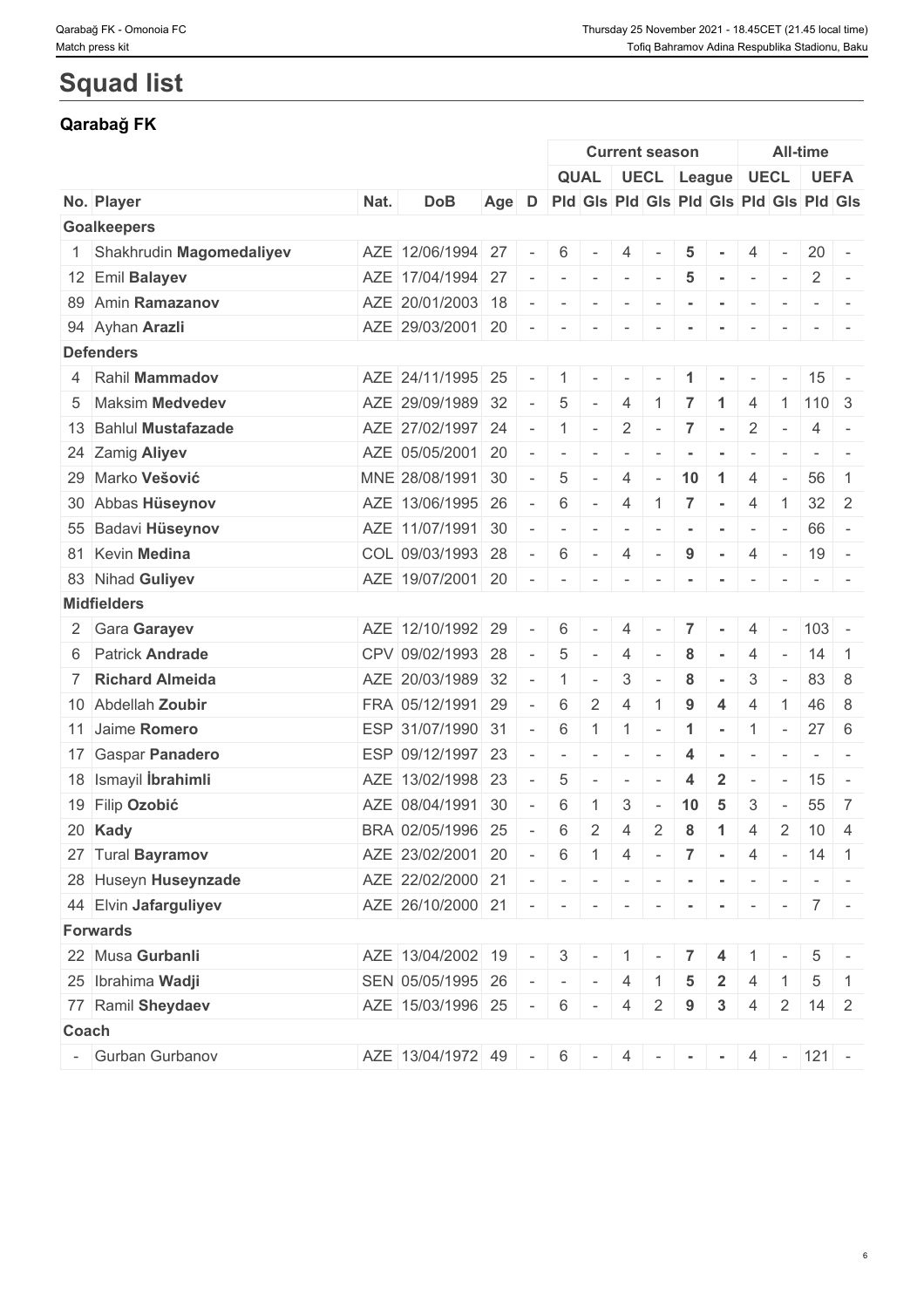## **Omonoia FC**

|                             |      |                                 |       |                          |                          |                          |                 | <b>Current season</b> |                |                          | <b>All-time</b>           |                                 |
|-----------------------------|------|---------------------------------|-------|--------------------------|--------------------------|--------------------------|-----------------|-----------------------|----------------|--------------------------|---------------------------|---------------------------------|
|                             |      |                                 |       |                          |                          |                          |                 | UECL League UECL UEFA |                |                          |                           |                                 |
| No. Player                  | Nat. | <b>DoB</b>                      | Age D |                          |                          |                          |                 |                       |                |                          |                           | Pid Gis Pid Gis Pid Gis Pid Gis |
| <b>Goalkeepers</b>          |      |                                 |       |                          |                          |                          |                 |                       |                |                          |                           |                                 |
| 23 Francis Uzoho            |      | NGA 28/10/1998 23               |       |                          | $2 \mid$                 |                          | $\mathbf{1}$    | $\sim$                | $\overline{2}$ |                          | $\mathbf{2}$              |                                 |
| 40 Fabiano                  |      | BRA 29/02/1988 33               |       | $\overline{\phantom{a}}$ | $3\phantom{.0}$          | $\sim$                   | 6               | $\sim$                | 3              | $\sim$ $-$               | $42 -$                    |                                 |
| 74 Kacper Chorazka          |      | POL 18/03/1999 22               |       | $\sim$                   | $\sim$                   | $\overline{\phantom{a}}$ |                 |                       |                |                          |                           |                                 |
| <b>Defenders</b>            |      |                                 |       |                          |                          |                          |                 |                       |                |                          |                           |                                 |
| 2 Paris Psaltis             |      | CYP 12/11/1996 25               |       |                          | 4                        |                          | 4               |                       |                |                          | 8                         | $\sim$                          |
| 5 Kiko                      |      | POR 20/01/1993 28               |       | $\overline{a}$           | 3                        |                          |                 |                       | 3              |                          | 9                         |                                 |
| 6 Héctor Yuste              |      | ESP 12/01/1988 33               |       | $\sim$                   | 1                        | $\sim$                   | 8               | $\sim$                |                | $\overline{\phantom{a}}$ | 33 <sup>1</sup>           | -3                              |
| 15 Tomáš Hubočan            |      | SVK 17/09/1985 36               |       | $\sim$                   | $\overline{2}$           | $\sim$                   | 6               | $\sim$                | $\overline{2}$ | $\sim$                   | 63                        | $\overline{1}$                  |
| 17 Jan Lecjaks              |      | CZE 09/08/1990 31               |       | $\sim$                   | 3                        |                          | 9               |                       | 3              |                          | 58                        | $\overline{2}$                  |
| 22 Ádám Lang                |      | HUN 17/01/1993 28               |       | $\sim$                   | 4                        |                          | $6\phantom{1}6$ | -1                    | 4              | $\sim$                   | 32                        | $\sim$                          |
| 30 Nikolas Panayiotou       |      | CYP 12/05/2000 21               |       | $\sim$                   | 3                        | $\sim$                   | $\overline{4}$  | $\sim$                | 3              | $\sim$                   |                           | $7$ -                           |
| 31 Ioannis Kousoulos        |      | CYP 14/06/1996 25               |       |                          | $\overline{\phantom{a}}$ | $\sim$                   | $\sim$          |                       |                | $\sim$                   | $11 -$                    |                                 |
| 82 Andreas Evangelou        |      | CYP 20/09/2004 17               |       | $\sim$                   | $\sim$                   |                          |                 |                       |                |                          |                           |                                 |
| <b>Midfielders</b>          |      |                                 |       |                          |                          |                          |                 |                       |                |                          |                           |                                 |
| 4 Abdullahi Shehu           |      | NGA 12/03/1993 28               |       |                          | 3                        |                          | 6               |                       | 3              |                          |                           | $13 -$                          |
| 11 Eric Bautheac            |      | FRA 24/08/1987 34               |       | $\sim$                   | 1                        | $\sim$                   |                 |                       |                |                          | 18                        | $\overline{1}$                  |
| 16 Jordi Gómez              |      | ESP 24/05/1985 36               |       |                          | 4                        |                          | 5               |                       | 4              |                          |                           | $30 \mid 5$                     |
| 19 Fouad Bachirou           |      | COM 15/04/1990 31               |       | $\sim$                   | 3                        | $\sim$                   | 6               |                       | 3              | $\sim$                   | 46                        | $\overline{1}$                  |
| 21 Marinos Tzioni           |      | CYP 16/07/2001                  | 20    | $\sim$                   | 3                        | $\sim$                   | $\overline{7}$  |                       | 3              | $\sim$                   | 18                        | $\overline{1}$                  |
| 42 Mikkel Diskerud          |      | USA 02/10/1990 31               |       | $\sim$                   | $\overline{2}$           |                          | 5               | $\sim$                | $\overline{2}$ | $\sim$ $-$               | 27                        | -2                              |
| 76 Charalampos Charalampous |      | CYP 04/04/2002 19               |       | $\sim$                   |                          | $1 - 1$                  |                 |                       | $-11 -$        |                          |                           | $1 -$                           |
| 83 Andreas Asimenos         |      | CYP 02/07/2004 17               |       | $\overline{\phantom{a}}$ | $\overline{\phantom{a}}$ |                          |                 |                       |                | $\sim$                   |                           | $1 -$                           |
| <b>Forwards</b>             |      |                                 |       |                          |                          |                          |                 |                       |                |                          |                           |                                 |
| 8 lyayi Atiemwen            |      | NGA 24/01/1996 25               |       | $\sim$                   | $2 \mid$                 | $\sim$                   | $5\phantom{.0}$ | $\sim$                | $\overline{2}$ | $\sim$                   |                           | $18 \mid 3$                     |
| 13 Fotis Papoulis           |      | CYP 22/01/1985 36               |       | $\sim$ $-$               | $3 -$                    |                          | $\overline{7}$  | $\mathbf{2}$          | $\mathbf{3}$   | $\sim$                   |                           | 54 11                           |
| 18 Michal Duriš             |      | SVK 01/06/1988 33               |       | $\sim$                   | 2                        | $\sim$                   | $\overline{2}$  | $\mathbf{2}$          | $\mathbf{2}$   | $\sim$                   |                           | 81 19                           |
| 20 Panagiotis Zachariou     |      | CYP 26/02/1996 25 -             |       |                          |                          |                          |                 | $3 - 7 -$             |                | $3 -$                    | $5\overline{)}$           |                                 |
| 44 Marko Šćepović           |      |                                 |       | $\sim$                   |                          |                          |                 |                       |                |                          |                           | $\mathbf{r}$                    |
|                             |      | SRB 23/05/1991 30               |       |                          | $2 \mid$                 |                          | 8               | $\mathbf{2}$          | 2              | $\sim$                   |                           | 46 7                            |
| 75 Loizos Loizou            |      | $CYP$ 18/07/2003 18 - 4 - 8     |       |                          |                          |                          |                 | $\overline{1}$        |                |                          | $4 - 17$ 2                |                                 |
| 79 Andreas Savva            |      | CYP 21/07/2004 17 - - - - - - - |       |                          |                          |                          |                 |                       |                | $\mathbf{r}$             |                           |                                 |
| 80 Andronikos Kakoulli      |      | CYP 03/05/2001 20 - 4 1 7       |       |                          |                          |                          |                 | the control           |                |                          | $4 \mid 1 \mid 17 \mid 4$ |                                 |
| Coach                       |      |                                 |       |                          |                          |                          |                 |                       |                |                          |                           |                                 |
| - Henning Berg              |      | NOR 01/09/1969 52 $*$ 4 - - -   |       |                          |                          |                          |                 |                       |                | $4 -$                    | $51 -$                    |                                 |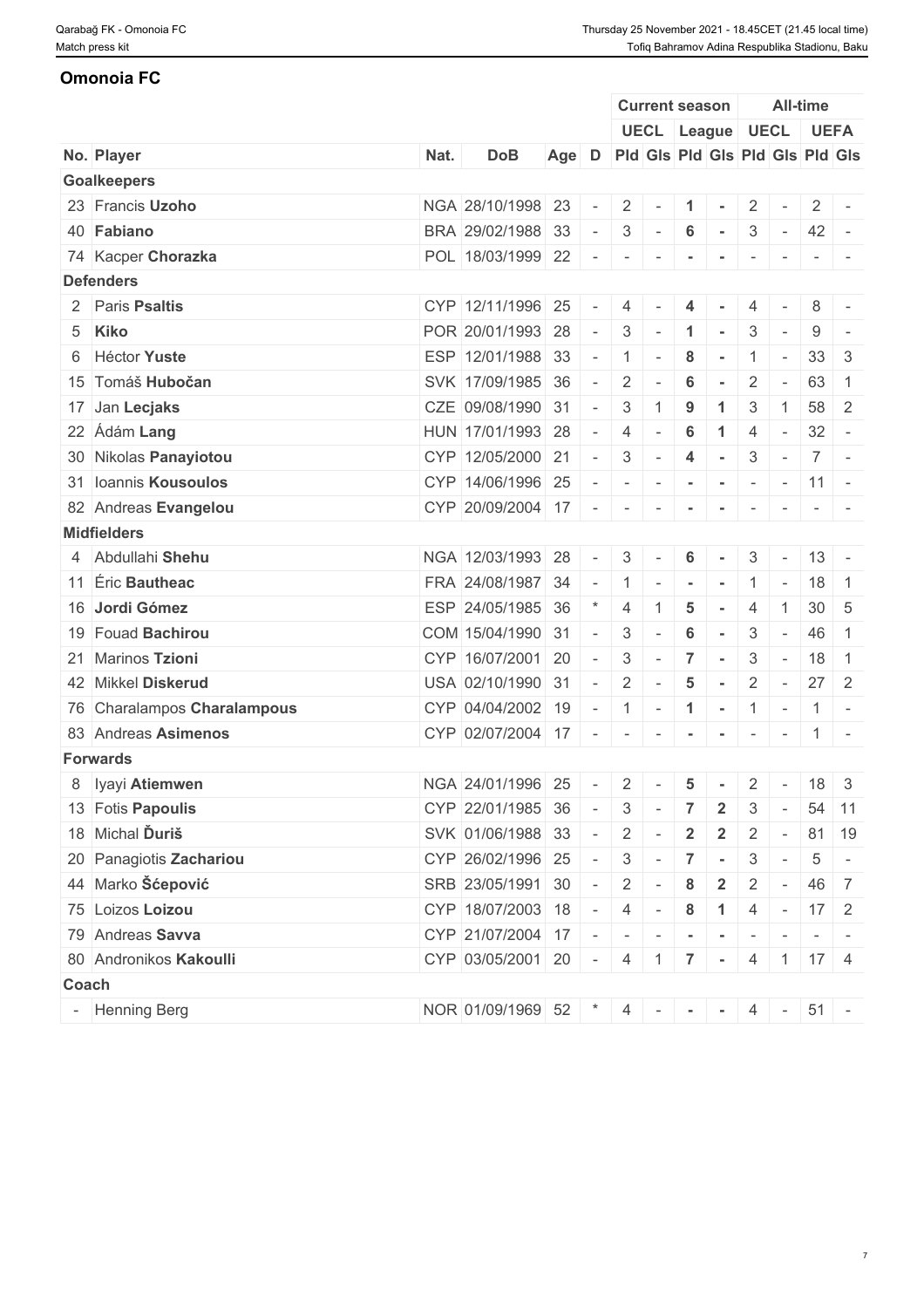# **Fixtures and results**

## **Qarabağ FK**

| <b>Date</b>       | <b>Competition Opponent</b> |                      | <b>Result</b> |         | <b>Goalscorers</b>                                |
|-------------------|-----------------------------|----------------------|---------------|---------|---------------------------------------------------|
| 22/07/2021        | <b>UECL</b>                 | FC Ashdod (H)        | D             | $0-0$   |                                                   |
| 29/07/2021        | <b>UECL</b>                 | FC Ashdod (A)        | W             |         | 1-0 Ozobić 6                                      |
| 05/08/2021        | UECL                        | AEL Limassol FC (A)  | D             |         | 1-1 Zoubir 90+3                                   |
| 12/08/2021        | <b>UECL</b>                 | AEL Limassol FC (H)  | W             |         | 1-0 Kady 87                                       |
| 15/08/2021 League |                             | Zirä FK (A)          | D             |         | 1-1 İbrahimli 18                                  |
| 19/08/2021        | <b>UECL</b>                 | Aberdeen FC (H)      | W             |         | 1-0 Romero 30                                     |
| 22/08/2021        | League                      | Sabail (H)           | W             |         | 3-0 Gurbanli 30, 45+2, Ozobić 75                  |
| 26/08/2021 UECL   |                             | Aberdeen FC (A)      | W             |         | 3-1 Bayramov 8, Kady 18, Zoubir 72                |
| 12/09/2021        | League                      | Neftçi PFK (A)       | W             |         | 2-1 Wadji 21, 45                                  |
| 16/09/2021        | <b>UECL</b>                 | FC Basel 1893 (H)    | D             | $0-0$   |                                                   |
| 20/09/2021 League |                             | Sumqayıt FK (H)      | W             |         | 2-0 Ozobić 42 (P), İbrahimli 90+5                 |
| 25/09/2021 League |                             | Keşla FK (A)         | D             |         | 1-1 Zoubir 20                                     |
| 30/09/2021        | <b>UECL</b>                 | Omonoia FC (A)       | W             | $4 - 1$ | Kady 52, 90+4, Sheydaev 73, Medvedev 79<br>(P)    |
| 03/10/2021        | League                      | Gabala SC (H)        | W             |         | 2-0 Zoubir 52, Sheydaev 66                        |
| 17/10/2021 League |                             | Sabah (A)            | W             |         | 2-1 Ozobić 43, Zoubir 51                          |
| 21/10/2021 UECL   |                             | FC Kairat Almaty (H) | W             |         | 2-1 Sheydaev 79, A. Hüseynov 90+1                 |
| 25/10/2021        | League                      | Sabail (A)           | L             |         | 1-3 Kady 65                                       |
| 30/10/2021 League |                             | Neftçi PFK (H)       | W             |         | 4-0 Ozobić 10, 23 (P), Zoubir 14, Vešović 90+2    |
| 04/11/2021 UECL   |                             | FC Kairat Almaty (A) | W             |         | 2-1 Wadji 58, Zoubir 72                           |
| 07/11/2021 League |                             | Sumqayıt FK (A)      | W             | $4 - 0$ | Sheydaev 39, Gurbanli 45+2, 76, Medvedev<br>51(P) |
| 19/11/2021        | League                      | Keşla FK (H)         | W             |         | 1-0 Sheydaev 49                                   |
| 25/11/2021 UECL   |                             | Omonoia FC (H)       |               |         |                                                   |
| 29/11/2021        | League                      | Gabala SC (A)        |               |         |                                                   |
| 04/12/2021        | League                      | Sabah (H)            |               |         |                                                   |
| 09/12/2021 UECL   |                             | FC Basel 1893 (A)    |               |         |                                                   |
| 16/12/2021 League |                             | Zirä FK (H)          |               |         |                                                   |
| 07/02/2022 League |                             | Neftçi PFK (A)       |               |         |                                                   |
| 20/02/2022 League |                             | Sumqayıt FK (H)      |               |         |                                                   |
| 28/02/2022 League |                             | Keşla FK (A)         |               |         |                                                   |
| 06/03/2022 League |                             | Gabala SC (H)        |               |         |                                                   |
| 12/03/2022 League |                             | Sabah (A)            |               |         |                                                   |
| 19/03/2022 League |                             | Zirä FK (A)          |               |         |                                                   |
| 02/04/2022 League |                             | Sabail (H)           |               |         |                                                   |
| 10/04/2022 League |                             | Sumqayıt FK (A)      |               |         |                                                   |
| 15/04/2022 League |                             | Keşla FK (H)         |               |         |                                                   |
| 24/04/2022 League |                             | Gabala SC (A)        |               |         |                                                   |
| 03/05/2022 League |                             | Sabah (H)            |               |         |                                                   |
| 08/05/2022 League |                             | Zirä FK (H)          |               |         |                                                   |
| 15/05/2022 League |                             | Sabail (A)           |               |         |                                                   |
| 21/05/2022 League |                             | Neftçi PFK (H)       |               |         |                                                   |
|                   |                             |                      |               |         |                                                   |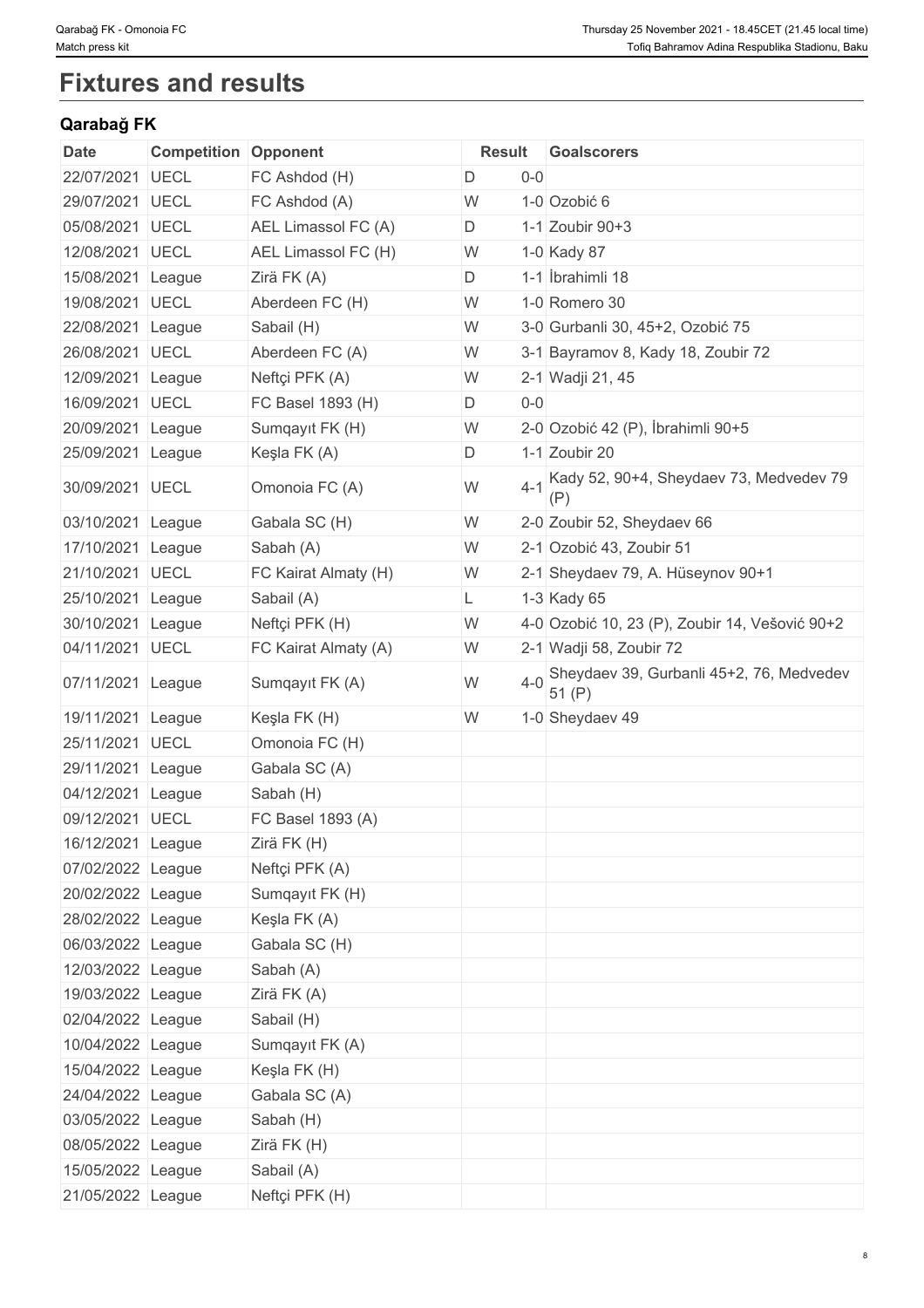| Pos. Clubs    |                      |                 |                            | $P$ W D L GF GA Pts                               |  |
|---------------|----------------------|-----------------|----------------------------|---------------------------------------------------|--|
| 1 Qarabağ FK  | $11 \quad 8 \quad 2$ |                 | $\blacktriangleleft$       | 23 7 26                                           |  |
| 2 Gabala SC   |                      |                 |                            | $ 11 $ 6 3 2 20 12 21                             |  |
| 3 Zirä FK     | $11 \quad 5 \quad 4$ |                 |                            | $\vert$ 2   18   12   19                          |  |
| 4 Neftçi PFK  |                      |                 |                            | $11 \mid 5 \mid 2 \mid 4 \mid 19 \mid 18 \mid 17$ |  |
| 5 Sabah       |                      |                 |                            | $11 \mid 3 \mid 2 \mid 6 \mid 14 \mid 17 \mid 11$ |  |
| 6 Sumqayıt FK |                      |                 |                            | $11 \mid 3 \mid 2 \mid 6 \mid 8 \mid 14 \mid 11$  |  |
| 7 Keşla FK    | $11 \quad 3 \quad 1$ | <b>Contract</b> |                            | $11$ 19 10                                        |  |
| 8 Sabail      | $11 \quad 3 \quad 0$ |                 | $\overline{\phantom{0}}$ 8 | $9 \mid 23 \mid 9$                                |  |

## **Omonoia FC**

| <b>Date</b>       | <b>Competition Opponent</b> |                               | <b>Result</b>           | <b>Goalscorers</b>                              |
|-------------------|-----------------------------|-------------------------------|-------------------------|-------------------------------------------------|
| 20/07/2021        | <b>UCL</b>                  | GNK Dinamo Zagreb (A)         | $0 - 2$<br>L            |                                                 |
| 27/07/2021        | <b>UCL</b>                  | GNK Dinamo Zagreb (H)         | $0 - 1$<br>L            |                                                 |
| 05/08/2021 UEL    |                             | FC Flora Tallinn (H)          | W                       | 1-0 Tzioni 12                                   |
| 10/08/2021 UEL    |                             | FC Flora Tallinn (A)          | 4 pens)                 | 1-2 (aet, 5- Kakoulli 43                        |
| 19/08/2021 UEL    |                             | Royal Antwerp FC (H)          | W                       | 4-2 Loizou 43, 55, Kakoulli 49, Atiemwen 84 (P) |
| 26/08/2021 UEL    |                             | Royal Antwerp FC (A)          | 0-2 (aet, 2-<br>3 pens) |                                                 |
| 12/09/2021        | League                      | AEK Larnaca FC (A)            | L                       | 1-2 Papoulis 81                                 |
| 16/09/2021 UECL   |                             | FC Kairat Almaty (A)          | $0-0$<br>D              |                                                 |
| 20/09/2021        | League                      | Doxa Katokopia FC (H)         | W                       | 2-1 Duriš 90+3 (P), Lecjaks 90+6                |
| 26/09/2021 League |                             | Pafos FC (H)                  | D                       | 1-1 Michael 56 (og)                             |
| 30/09/2021        | <b>UECL</b>                 | Qarabağ FK (H)                | L                       | 1-4 Lecjaks 40                                  |
| 03/10/2021        | League                      | Olympiakos Nicosia FC (A)     | $0 - 1$<br>L            |                                                 |
| 17/10/2021 League |                             | Apollon Limassol FC (H)       | W                       | 1-0 Šćepović 16                                 |
| 21/10/2021 UECL   |                             | FC Basel 1893 (A)             | L                       | 1-3 Jordi Gómez 27 (P)                          |
| 25/10/2021 League |                             | P.A.E.E.K. FC (A)             | L<br>$0 - 1$            |                                                 |
| 29/10/2021        | League                      | Anorthosis Famagusta FC (H) L | $0 - 1$                 |                                                 |
| 04/11/2021 UECL   |                             | FC Basel 1893 (H)             | D                       | 1-1 Kakoulli 16                                 |
| 07/11/2021        | League                      | Ethnikos Achnas FC (A)        | W                       | 2-0 Loizou 46, Papoulis 54                      |
| 21/11/2021        | League                      | Aris Limassol FC (H)          | W                       | 3-0 Šćepović 28 (P), Lang 45+1, Ďuriš 90+8      |
| 25/11/2021        | <b>UECL</b>                 | Qarabağ FK (A)                |                         |                                                 |
| 29/11/2021        | League                      | APOEL FC (A)                  |                         |                                                 |
| 05/12/2021        | League                      | AEL Limassol FC (A)           |                         |                                                 |
| 09/12/2021 UECL   |                             | FC Kairat Almaty (H)          |                         |                                                 |
| 13/12/2021 League |                             | AEK Larnaca FC (H)            |                         |                                                 |
| 19/12/2021 League |                             | Doxa Katokopia FC (A)         |                         |                                                 |
| 22/12/2021 League |                             | AEL Limassol FC (H)           |                         |                                                 |
| 03/01/2022 League |                             | Pafos FC (A)                  |                         |                                                 |
| 08/01/2022 League |                             | Olympiakos Nicosia FC (H)     |                         |                                                 |
| 15/01/2022 League |                             | Apollon Limassol FC (A)       |                         |                                                 |
| 22/01/2022 League |                             | P.A.E.E.K. FC (H)             |                         |                                                 |
| 29/01/2022 League |                             | Anorthosis Famagusta FC (A)   |                         |                                                 |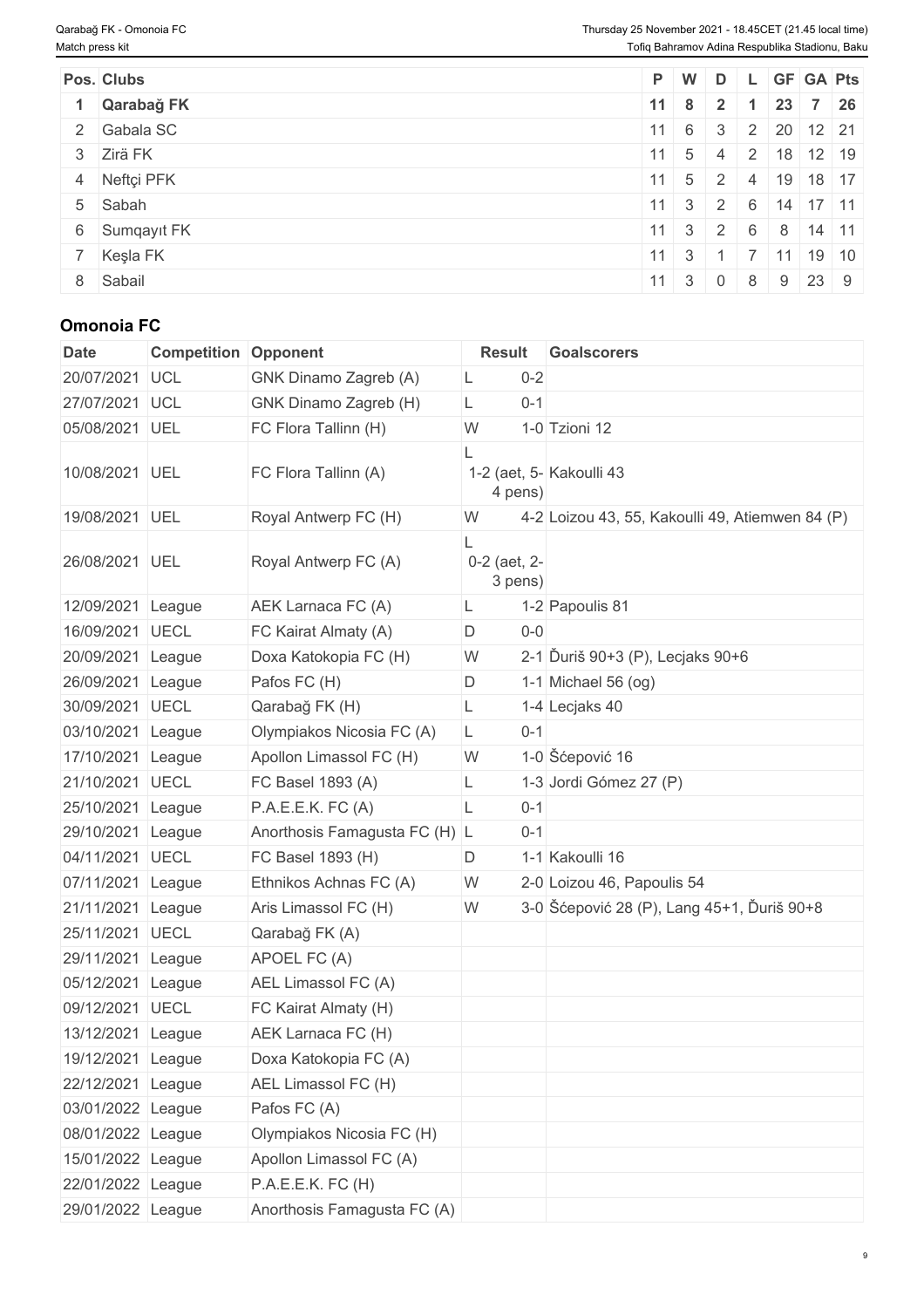## **Omonoia FC**

| 05/02/2022 League | Ethnikos Achnas FC (H) |  |  |  |
|-------------------|------------------------|--|--|--|
| 12/02/2022 League | Aris Limassol FC (A)   |  |  |  |
| 19/02/2022 League | APOEL FC (H)           |  |  |  |

| Pos. Clubs                | P W             |                         |               |                |                  |                             | D L GF GA Pts |
|---------------------------|-----------------|-------------------------|---------------|----------------|------------------|-----------------------------|---------------|
| Apollon Limassol FC       |                 | $10 \quad 8 \quad 0$    |               |                | $2 \mid 19 \mid$ |                             | $9 \mid 24$   |
| 2 AEK Larnaca FC          |                 | $10 \quad 6$            | 3             |                | 15 <sup>15</sup> |                             | $6 \mid 21$   |
| 3 Aris Limassol FC        | $10 \quad 6$    |                         |               | 3              | 12               |                             | $9 \mid 19$   |
| 4 Olympiakos Nicosia FC   |                 | $10 \mid 4 \mid 3$      |               | 3 <sup>1</sup> | 9 <sup>1</sup>   |                             | $9 \mid 15$   |
| 5 APOEL FC                |                 | $10 \mid 4 \mid 2 \mid$ |               | $\overline{4}$ | $\vert$ 11       | $12 \mid 14$                |               |
| 6 Pafos FC                |                 | $10 \quad 3$            | 4             |                |                  | $3 \mid 13 \mid 11 \mid 13$ |               |
| 7 Omonoia FC              | $9 \mid 4$      |                         | -1            | 4              |                  | $10 \mid 7 \mid 13$         |               |
| 8 AEL Limassol FC         | $9 \mid 3$      |                         | 3             | 3              |                  | $12$ 10 12                  |               |
| 9 Anorthosis Famagusta FC | $9 \mid 4$      |                         | $\Omega$      | 5 <sup>5</sup> |                  | $12$ 14 12                  |               |
| 10 Doxa Katokopia FC      | 10 <sup>1</sup> |                         | 5             | $\vert$ 4      | 8                | $12 \quad 8$                |               |
| 11 P.A.E.E.K. FC          | $9 \mid 2$      |                         | $\mathcal{P}$ | 5              | 6                | $13 \quad 8$                |               |
| 12 Ethnikos Achnas FC     |                 | $10 \mid 0 \mid 2$      |               | 8              |                  | 22 2                        |               |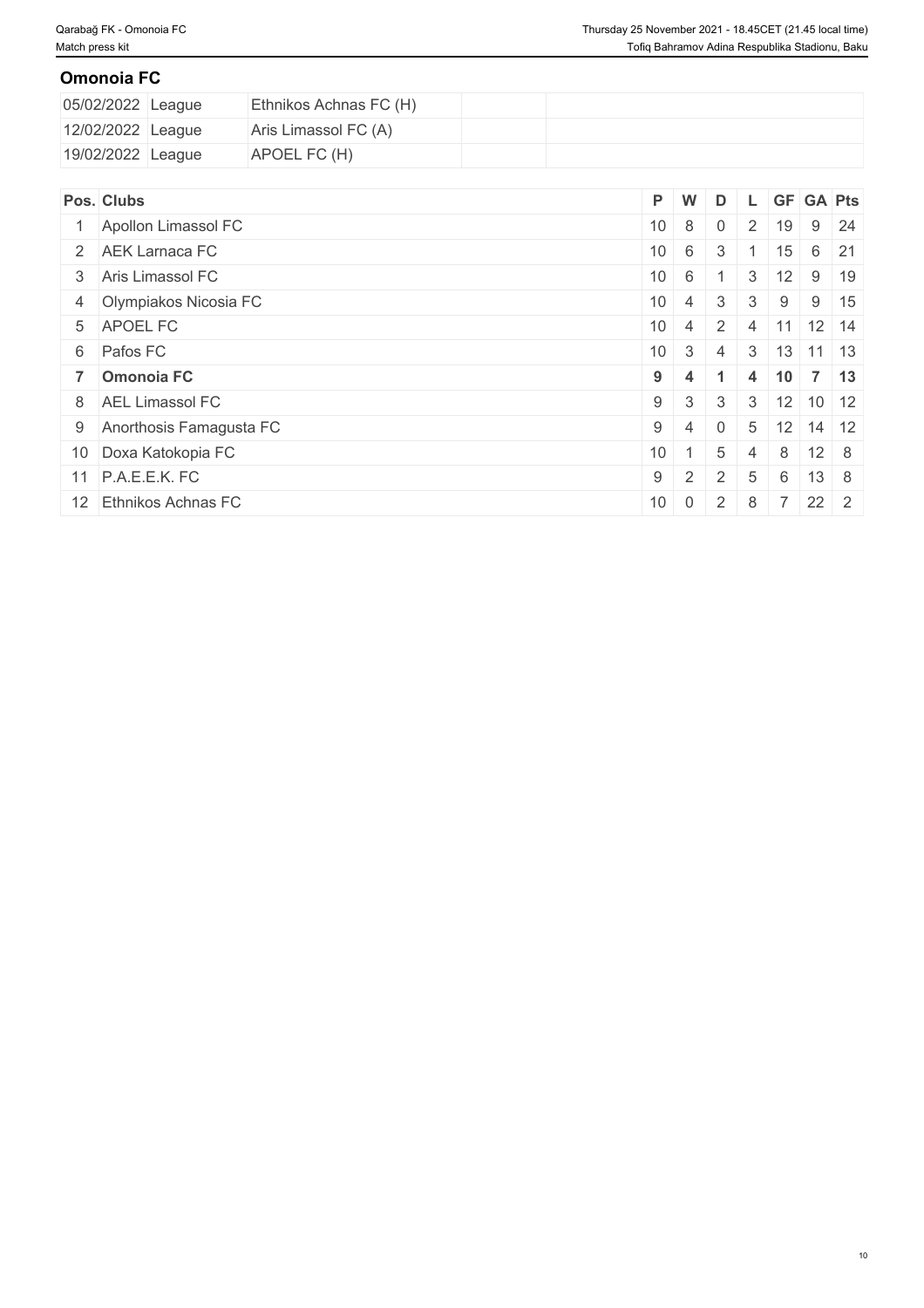# **Match-by-match lineups**

# **Qarabağ FK**

## **UEFA Europa Conference League - Second qualifying round**

## (22/07/2021)

## **Qarabağ FK 0-0 FC Ashdod**

**Qarabağ FK:** Magomedaliyev, Garayev (78 İbrahimli), Medvedev, Andrade, Zoubir (84 Vešović), Romero, Ozobić (78 Kady), Bayramov, A. Hüseynov, Sheydaev (71 Gurbanli), Medina

## (29/07/2021)

**FC Ashdod 0-1 Qarabağ FK** (agg: 0-1) **Goals:** 0-1 Ozobić 6 **Qarabağ FK:** Magomedaliyev, Garayev, R. Mammadov (23 İbrahimli), Andrade, Zoubir, Romero (72 Vešović), Ozobić (72 Kady), Bayramov (93 Gurbanli), A. Hüseynov, Sheydaev, Medina

## **Third qualifying round**

(05/08/2021) **AEL Limassol FC 1-1 Qarabağ FK Goals:** 1-0 Šćepović 69 (P) , 1-1 Zoubir 90+3 **Qarabağ FK:** Magomedaliyev, Garayev, Medvedev, Andrade, Zoubir, Romero, Ozobić (73 Kady), Bayramov, A. Hüseynov, Sheydaev, Medina

## (12/08/2021)

**Qarabağ FK 1-0 AEL Limassol FC** (agg: 2-1) **Goals:** 1-0 Kady 87 **Qarabağ FK:** Magomedaliyev, Garayev (96 İbrahimli), Medvedev, Andrade, Zoubir, Romero (90 Vešović), Ozobić (62 Kady), Bayramov, A. Hüseynov, Sheydaev, Medina

## **Play-off**

(19/08/2021)

**Qarabağ FK 1-0 Aberdeen FC Goals:** 1-0 Romero 30 **Qarabağ FK:** Magomedaliyev, Garayev (87 İbrahimli), Medvedev, Andrade, Zoubir, Romero (87 Vešović), Kady (78 Ozobić), Bayramov, A. Hüseynov, Sheydaev, Medina

## (26/08/2021)

**Aberdeen FC 1-3 Qarabağ FK** (agg: 1-4) **Goals:** 0-1 Bayramov 8, 0-2 Kady 18, 0-3 Zoubir 72, 1-3 Ferguson 90+2 (P) **Qarabağ FK:** Magomedaliyev, Garayev (86 Richard Almeida), Medvedev, Zoubir, Romero (82 Vešović), İbrahimli, Kady (74 Ozobić), Bayramov, A. Hüseynov, Sheydaev (81 Gurbanli), Medina (87 Mustafazade)

## **Group stage**

## **Group H**

| <b>Club</b>             | $PId \mid W \mid D \mid L \mid GF \mid GA \mid Pts \mid$ |  |  |                 |  |
|-------------------------|----------------------------------------------------------|--|--|-----------------|--|
| Qarabağ FK              |                                                          |  |  | 4 3 1 0 8 3 10  |  |
| FC Basel 1893           |                                                          |  |  | $4$ 2 2 0 8 4 8 |  |
| <b>Omonoia FC</b>       |                                                          |  |  | 4 0 2 2 3 8 2   |  |
| <b>FC Kairat Almaty</b> |                                                          |  |  | 4 0 1 3 4 8 1   |  |

## **Matchday 1** (16/09/2021)

## **Qarabağ FK 0-0 FC Basel 1893**

**Qarabağ FK:** Magomedaliyev, Garayev, Medvedev, Andrade, Zoubir, Romero (46 Vešović), Kady, Wadji (73 Sheydaev), Bayramov, A. Hüseynov, Medina

#### **Matchday 2** (30/09/2021) **Omonoia FC 1-4 Qarabağ FK**

11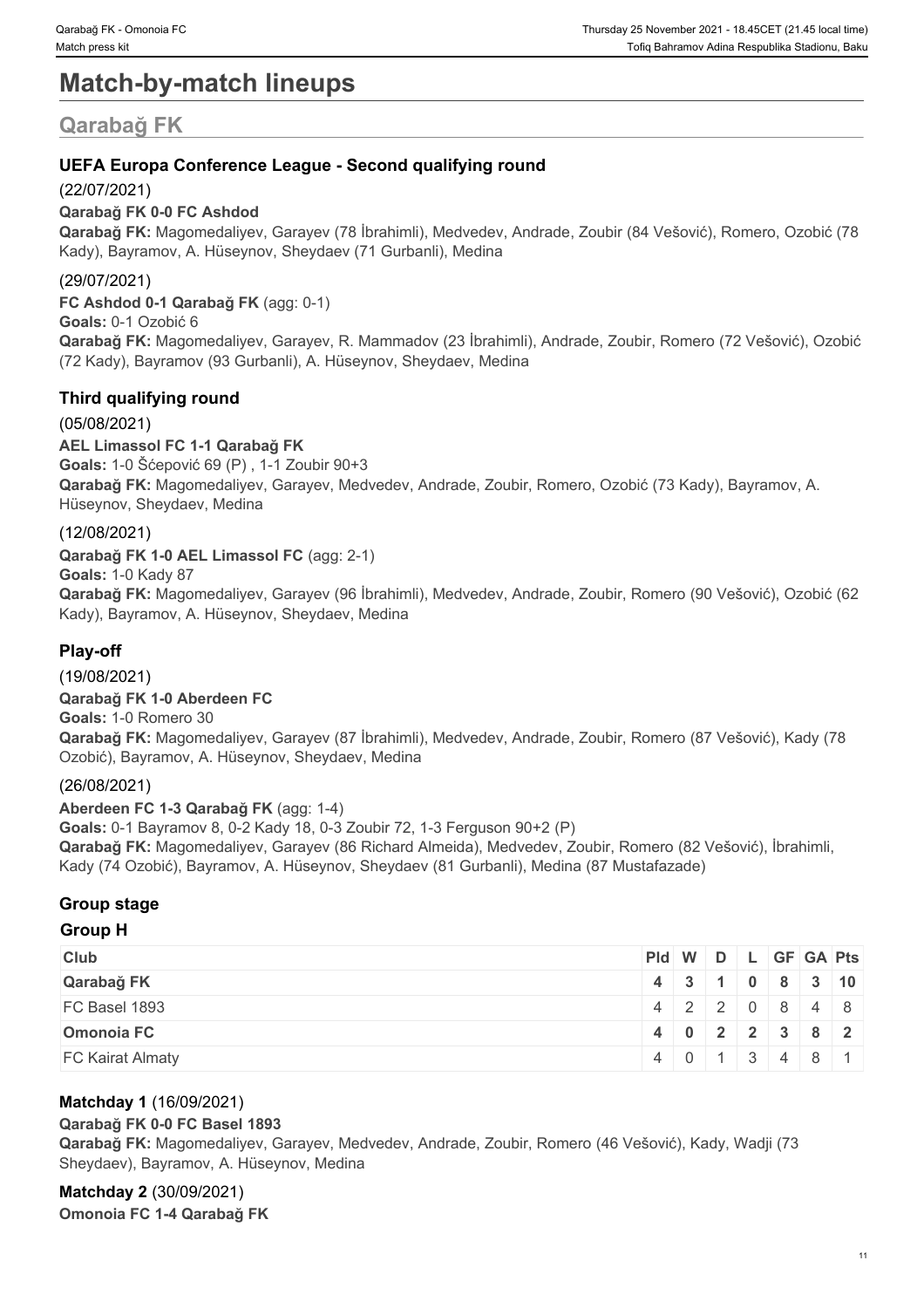**Goals:** 1-0 Lecjaks 40, 1-1 Kady 52, 1-2 Sheydaev 73, 1-3 Medvedev 79 (P) , 1-4 Kady 90+4 **Qarabağ FK:** Magomedaliyev, Garayev, Medvedev, Andrade (85 Richard Almeida), Zoubir, Ozobić (74 Vešović), Kady, Wadji (66 Sheydaev), Bayramov, A. Hüseynov, Medina

## **Matchday 3** (21/10/2021)

**Qarabağ FK 2-1 FC Kairat Almaty Goals:** 0-1 Kanté 19 (P) , 1-1 Sheydaev 79, 2-1 A. Hüseynov 90+1 **Qarabağ FK:** Magomedaliyev, Garayev (86 Richard Almeida), Medvedev, Andrade, Zoubir (95 Mustafazade), Ozobić (86 Vešović), Kady, Wadji (70 Sheydaev), Bayramov, A. Hüseynov, Medina

## **Matchday 4** (04/11/2021)

**FC Kairat Almaty 1-2 Qarabağ FK Goals:** 0-1 Wadji 58, 1-1 Kanté 68, 1-2 Zoubir 72 **Qarabağ FK:** Magomedaliyev, Garayev, Medvedev, Andrade, Zoubir (95 Gurbanli), Ozobić (84 Richard Almeida), Kady (60 Sheydaev), Wadji (95 Mustafazade), Bayramov, A. Hüseynov (60 Vešović), Medina

**Matchday 5** (25/11/2021) Qarabağ FK-Omonoia FC

**Matchday 6** (09/12/2021) FC Basel 1893-Qarabağ FK

## **Omonoia FC**

## **UEFA Champions League - Second qualifying round**

(20/07/2021) **GNK Dinamo Zagreb 2-0 Omonoia FC Goals:** 1-0 Majer 65, 2-0 Jakić 81 **Omonoia FC:** Fabiano, Shehu, Bautheac, Hubočan, Jordi Gómez, Lecjaks, Ďuriš (82 Kakoulli), Lang, Kousoulos, Diskerud (62 Tzioni), Šćepović (82 Loizou)

#### (27/07/2021)

**Omonoia FC 0-1 GNK Dinamo Zagreb** (agg: 0-3)

**Goals:** 0-1 Menalo 79 **Omonoia FC:** Fabiano, Shehu, Bautheac (77 Kakoulli), Hubočan, Jordi Gómez, Lecjaks, Tzioni (77 Ďuriš), Lang, Diskerud (88 Psaltis), Šćepović, Loizou (76 Papoulis)

## **UEFA Europa League - Third qualifying round**

(05/08/2021) **Omonoia FC 1-0 FC Flora Tallinn Goals:** 1-0 Tzioni 12 **Omonoia FC:** Fabiano, Shehu, Bautheac, Hubočan (46 Panayiotou), Jordi Gómez, Lecjaks, Tzioni (80 Kiko), Lang, Diskerud, Šćepović (80 Kakoulli), Loizou (64 Papoulis)

## (10/08/2021)

**FC Flora Tallinn 2-1 Omonoia FC** (agg: 2-2 , 4-5 P) **Goals:** 0-1 Kakoulli 43, 1-1 Sappinen 49, 2-1 Sappinen 88 **Penalties:** Jordi Gómez 0-1 , Ojamaa 1-1 , Papoulis 1-2 , Zenjov 2-2 , Atiemwen 2-3 , Lilander 3-3 , Psaltis 3-4 , Lukka 3-4 (missed) , Lang 3-4 (missed) , Alliku 4-4 , Yuste 4-5 , Reinkort 4-5 (missed) **Omonoia FC:** Fabiano, Shehu (106 Atiemwen), Kiko (81 Yuste), Bautheac (52 Papoulis), Jordi Gómez, Tzioni, Lang, Panayiotou, Diskerud (106 Asimenos), Loizou (85 Psaltis), Kakoulli (91 Zefki)

## **Play-off**

(19/08/2021)

## **Omonoia FC 4-2 Royal Antwerp FC**

**Goals:** 0-1 Benson 26, 1-1 Loizou 43, 2-1 Kakoulli 49, 3-1 Loizou 55, 3-2 Miyoshi 62, 4-2 Atiemwen 84 (P) **Omonoia FC:** Fabiano, Shehu, Papoulis (81 Ďuriš), Jordi Gómez, Lecjaks, Bachirou (81 Psaltis), Lang, Panayiotou, Diskerud (76 Zachariou), Loizou (73 Tzioni), Kakoulli (73 Atiemwen)

## (26/08/2021)

**Royal Antwerp FC 2-0 Omonoia FC** (agg: 4-4 , 3-2 P) **Goals:** 1-0 Miyoshi 28, 2-0 Gerkens 84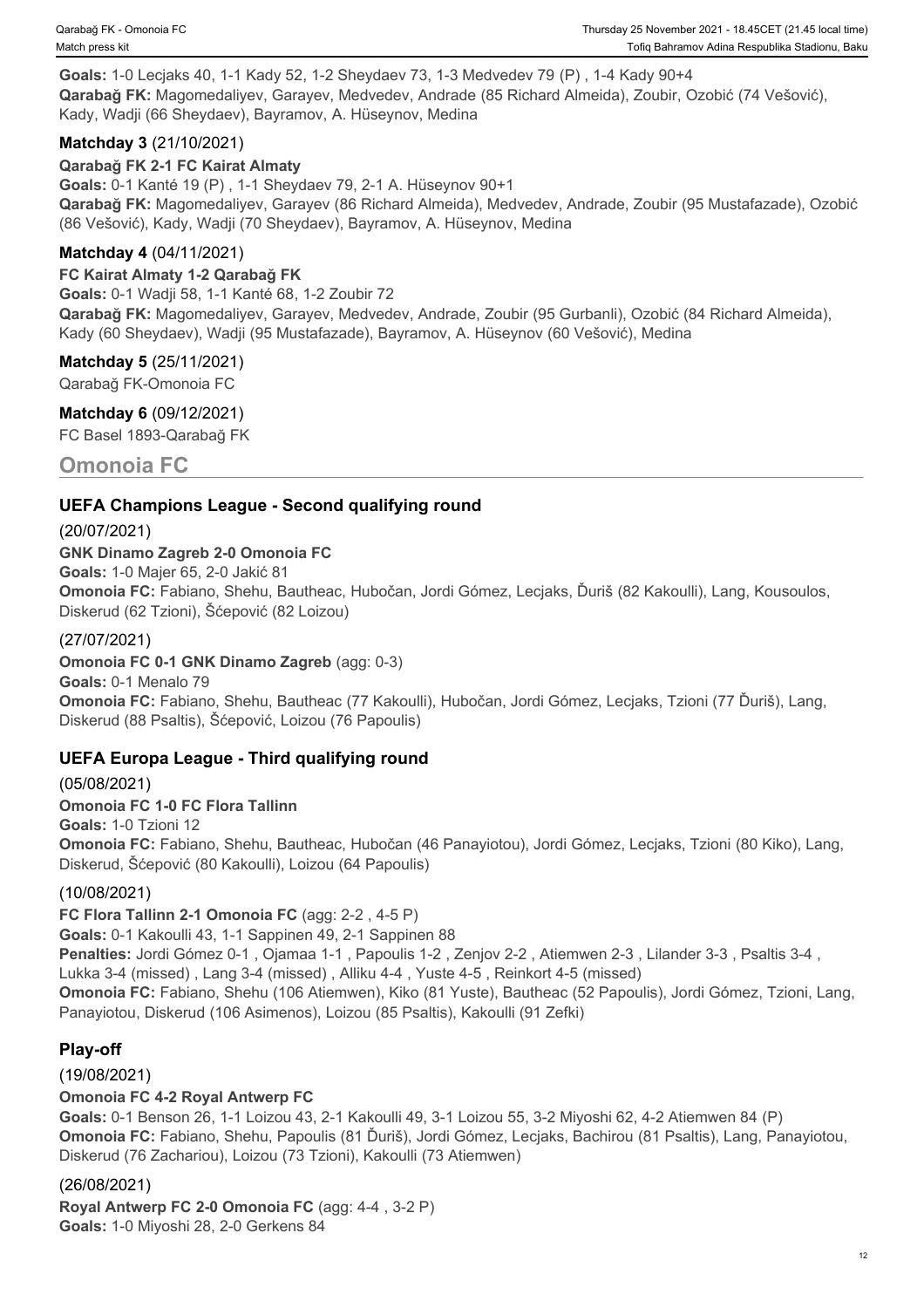Penalties: Jordi Gómez 0-0 (missed), Verstraete 1-0, Atiemwen 1-1, Gerkens 1-1 (missed), Lecjaks 1-1 (missed), Eggestein 2-1 , Yuste 2-2 , Miyoshi 3-2 , Zachariou 3-2 (missed)

**Omonoia FC:** Fabiano, Shehu (110 Psaltis), Papoulis (57 Tzioni), Jordi Gómez, Lecjaks, Bachirou, Lang, Panayiotou, Diskerud (86 Zachariou), Loizou (81 Yuste), Kakoulli (46 Atiemwen)

## **UEFA Europa Conference League - Group stage**

#### **Matchday 1** (16/09/2021)

#### **FC Kairat Almaty 0-0 Omonoia FC**

**Omonoia FC:** Fabiano, Psaltis (91 Shehu), Yuste, Atiemwen (46 Loizou), Papoulis (45 Zachariou), Jordi Gómez, Lecjaks, Bachirou, Lang, Panayiotou, Kakoulli

#### **Matchday 2** (30/09/2021)

#### **Omonoia FC 1-4 Qarabağ FK**

**Goals:** 1-0 Lecjaks 40, 1-1 Kady 52, 1-2 Sheydaev 73, 1-3 Medvedev 79 (P) , 1-4 Kady 90+4 **Omonoia FC:** Fabiano, Psaltis, Papoulis (46 Loizou), Hubočan, Jordi Gómez, Lecjaks (81 Kiko), Bachirou (30 Shehu), Zachariou (64 Šćepović), Tzioni, Lang, Kakoulli (64 Bautheac)

#### **Matchday 3** (21/10/2021)

#### **FC Basel 1893 3-1 Omonoia FC**

**Goals:** 1-0 Millar 19, 1-1 Jordi Gómez 27 (P) , 2-1 Cabral 41 (P) , 3-1 Zhegrova 88 **Omonoia FC:** Uzoho, Psaltis, Jordi Gómez (46 Bachirou), Lecjaks (46 Kiko), Ďuriš, Tzioni, Lang, Panayiotou, Diskerud (46 Shehu), Šćepović (46 Kakoulli), Loizou (66 Papoulis)

#### **Matchday 4** (04/11/2021)

**Omonoia FC 1-1 FC Basel 1893 Goals:** 1-0 Kakoulli 16, 1-1 Millar 57 **Omonoia FC:** Fabiano (46 Uzoho), Psaltis, Kiko, Atiemwen (46 Tzioni), Hubočan, Jordi Gómez, Ďuriš, Zachariou, Panayiotou (15 Lang), Charalampous (67 Diskerud), Kakoulli (81 Loizou)

#### **Matchday 5** (25/11/2021)

Qarabağ FK-Omonoia FC

#### **Matchday 6** (09/12/2021)

Omonoia FC-FC Kairat Almaty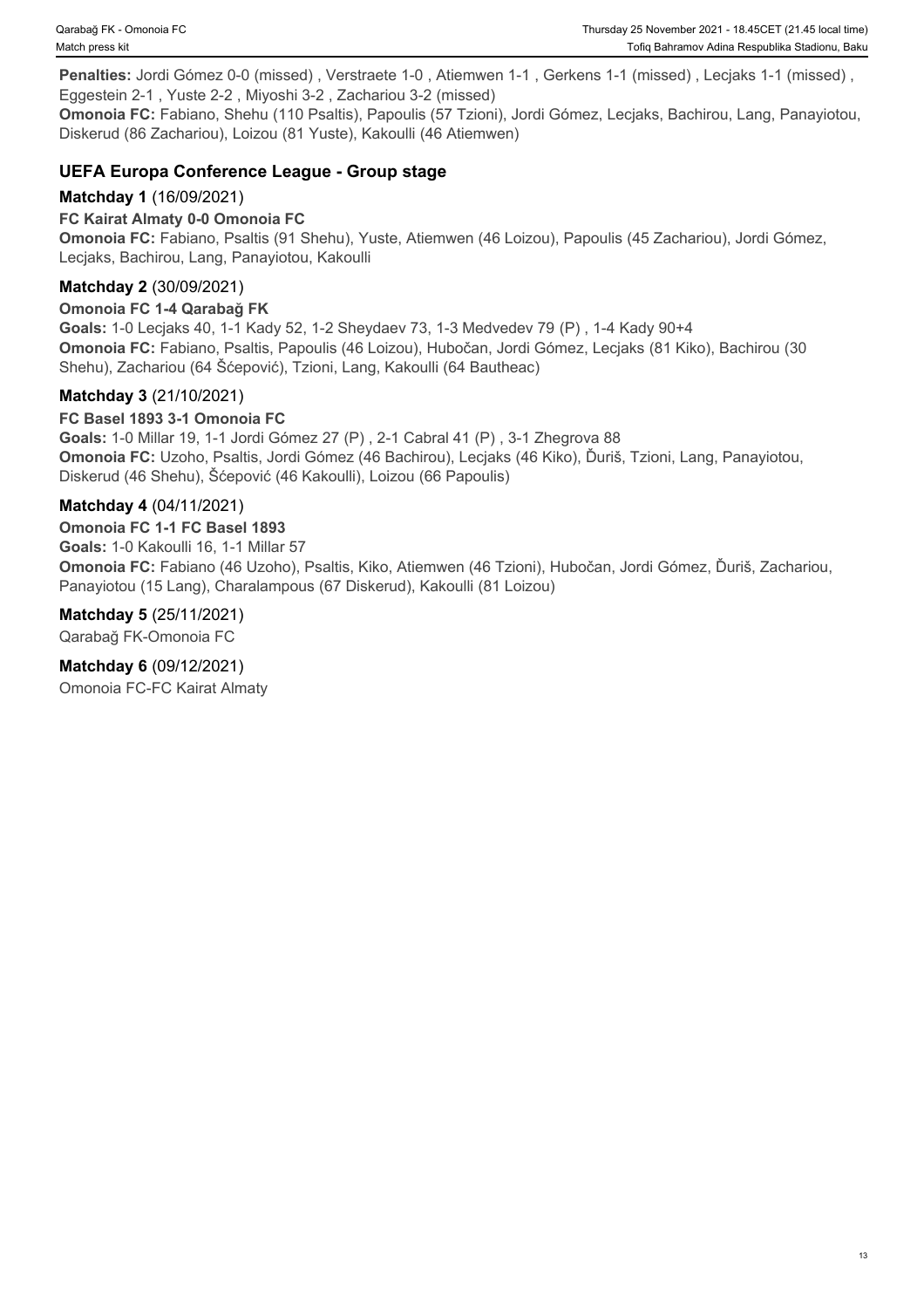# **Match officials**

| <b>Referee</b>               | Morten Krogh (DEN)                           |  |
|------------------------------|----------------------------------------------|--|
| <b>Assistant referees</b>    | Niels Hoeg (DEN), Steffen Beck Bramsen (DEN) |  |
| <b>Fourth official</b>       | Jørgen Burchardt (DEN)                       |  |
| <b>UEFA Delegate</b>         | Peter Lundström (FIN)                        |  |
| <b>UEFA Referee observer</b> | Erol Ersoy (TUR)                             |  |
|                              |                                              |  |

## **Referee**

| Name              | of birth<br>Date | UEF/<br>matches |
|-------------------|------------------|-----------------|
| Morten<br>. Kroał | 19/03/1988       |                 |

## **uefaeuropaconferenceleague\_matches\_involving\_teams**

No such matches refereed

## **Other matches involving teams from either of the two countries involved in this match**

No such matches refereed